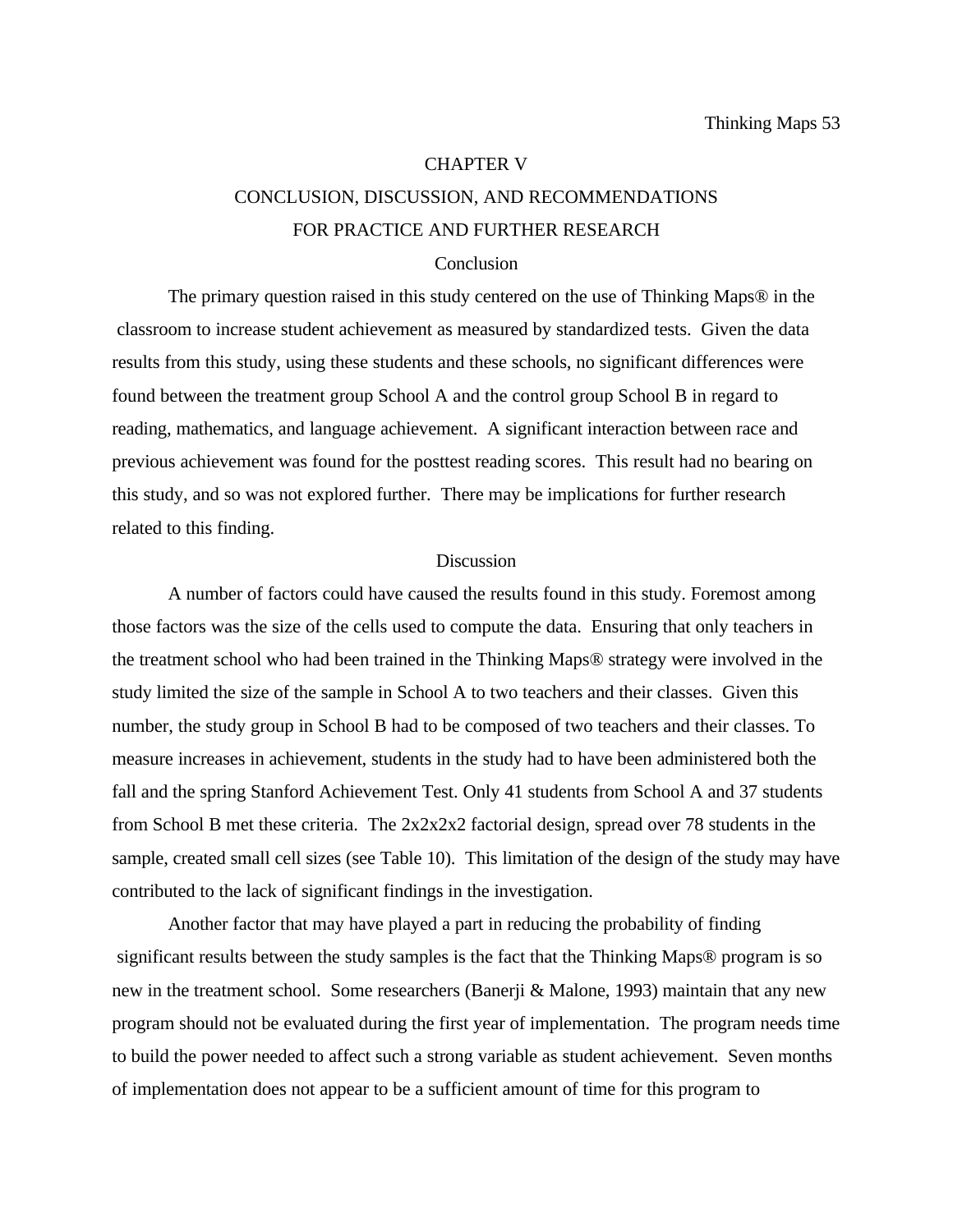#### Thinking Maps 54

demonstrate increased student performance on standardized measure such as the Stanford Achievement Test. The authors of the Thinking Maps® program explain that a common visual language has to develop within the school before the full potential of the maps can be reached. When the Thinking Maps® program is used in all the school's classrooms and becomes infused into all parts of the operation of the school, the authors believe the program can enhance student performance to a measureable degree. This infusion process is the critical element that enables the teachers to empower the students to gain the most benefit from the instructional strategy. The authors of Thinking Maps® acknowledge it may take more than a school year for this common visual language to develop within a school.

An additional factor that must be considered in interpreting the results of this study is the use of one form of measurement to derive the scores used to make the comparisons between the two schools. Although the authors of Thinking Maps® maintain that using this program will increase student achievement as measured by standardized tests, it may not be wise to base a final evaluation of the worth of the program upon one form of measurement such as the Stanford Achievement Test. Other means of evaluation should be employed in addition to the Stanford Achievement Test to determine if the program has merit. Criterion referenced tests, such as the Standards of Learning tests developed by the Virginia Department of Education, could be used to measure the achievement of students. Students' daily work and teacher made tests could be examined to provide more insight into how the program affects student achievement.

This study was conducted as a blind study to the teachers and students to ensure that the researcher did not contaminate the results. At no time during the course of the study did the researcher enter the classrooms or reveal the intent of the study to the participants. This design inherently does not correct for any variables that may have been introduced without the knowledge of the researcher. During seven months of public school many intervening variables could come into play in the classrooms chosen to participate in the study. While interviews with the teachers provided an opportunity to examine the curriculum and the instructional program, and conversations with the school principals indicated that nothing out of the ordinary occurred within the classrooms during the study period, the researcher acknowledges that unknown variables could have contributed to the results observed. No speculation is ventured as to the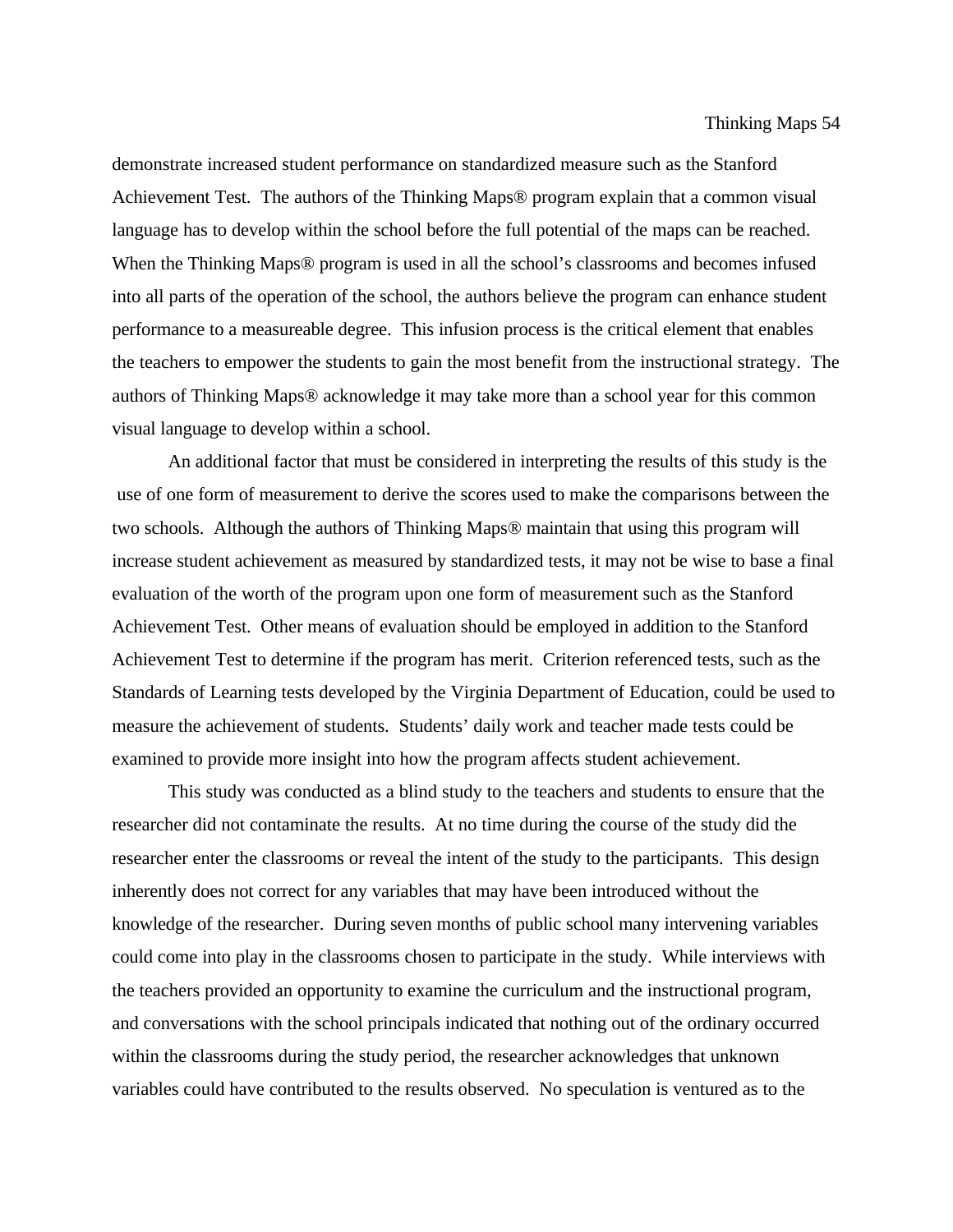degree or frequency of variables that which may have altered the outcome.

# Recommendations for Practice

The researcher was impressed by the teachers' enthusiasm for the student use of the maps in the treatment schools. The interviews in School A quickly focused on how the students enjoyed using the maps in the classroom and displaying things they had learned in map format on the bulletin boards in the hallways outside of their rooms. The principal in the treatment school contributed to the positive climate for Thinking Maps® by encouraging their use in all facets of the school's curricula. Thinking Maps® appeared in the parent newsletter, in hallways, in the cafeteria, and the gymnasium. Public address announcements were made periodically to all students regarding how to use Thinking Maps® . A school-wide emphasis was placed on using these instructional tools.

The researcher can verify that the students in School A learned the proper usage of at least one Thinking Map® during the school year. After the study was completed, the researcher visited a third grade classroom to deliver a presentation. As part of the instruction, the researcher asked the students to design a way to compare two different things. Immediately the students suggested using the double-bubble map as a means of making the comparisons. Employing this map structure, the researcher was able to engage the class in a meaningful discussion.

Some benefit must be derived from the students' ability to assess so quickly what type of map structure would enable them to make the proper comparisons. The reaction of the researcher to the students' suggestion during the presentation mirrors that of the teachers participating in the study. The teachers found that the students liked working with the maps because they better understood the concepts required. The school principal described how teachers reported to her that the students were using the maps prior to writing activities to organize their thoughts. The papers that the students wrote attested to how the maps could be used to improve student performance. In Appendix C there are some examples of actual studentproduced Thinking Maps® .

Evidence of the three themes of graphic organizer research cited by Moore and Readance (1984) was noted during the interviews with the teachers in School A. Teacher A2 described how she felt more confident that her students were learning the material by using Thinking Maps® .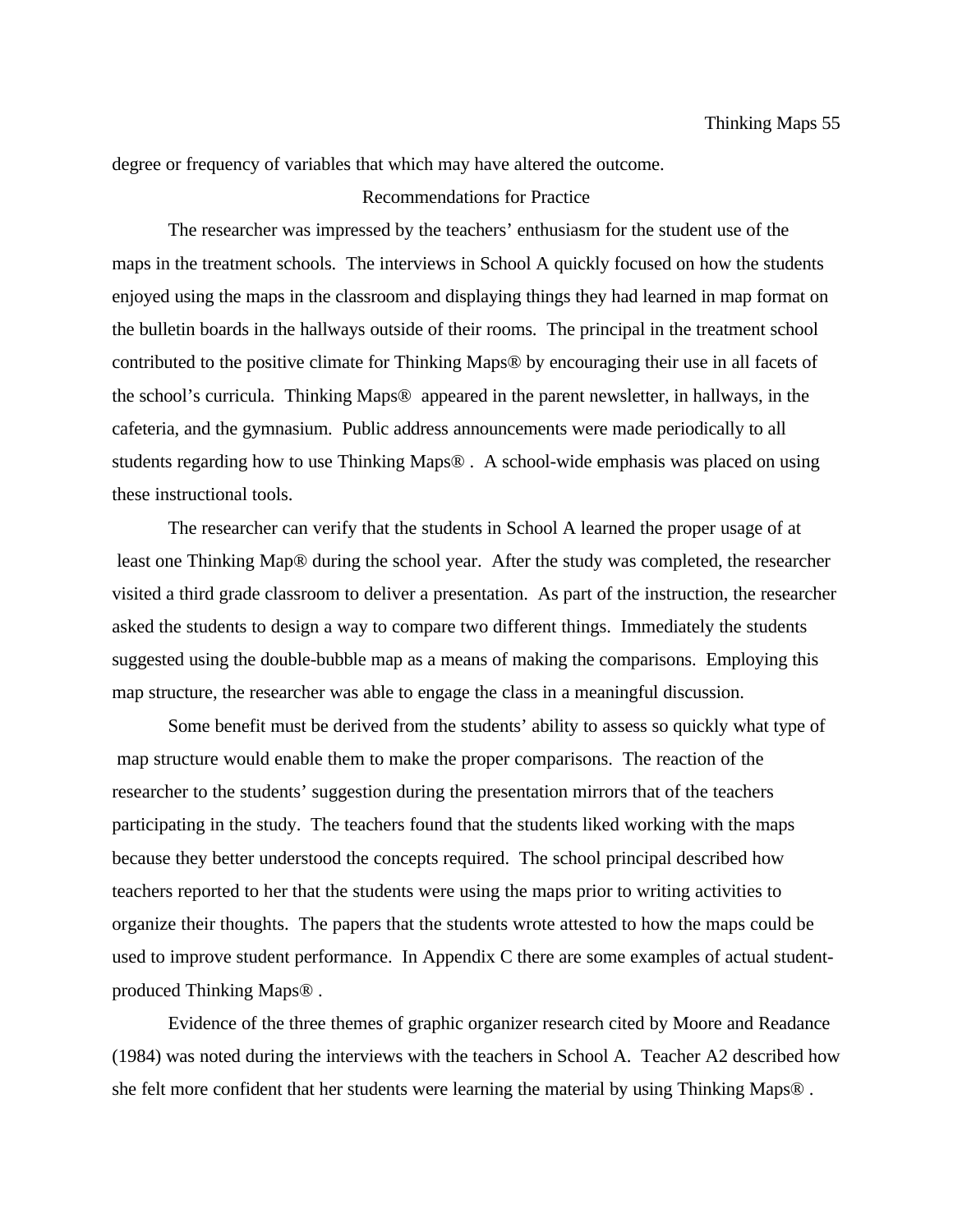Their perceived improved competence led her to feel that she was a better teacher because she could communicate the content to her students more effectively. This aspect of teacher efficacy was directly attributed to her use of the program in the instructional process.

Both of the teachers in School A reported that the students learned the material presented with Thinking Maps® more readily than with the conventional strategies they had employed before in their teaching. This evaluation of how Thinking Maps® work agrees with the second theme Moore and Readance (1984) found in their meta-analysis: Graphic organizers facilitate comprehension.

The third theme from the literature, that graphic organizers were viewed by students as an isolated activity not connected to what they were required to learn, was addressed by the teachers from School A as well. Although the program was new in the classroom, the teachers were surprised and encouraged by how easily the students adopted the Thinking Maps® organizers as tools to frame their understanding of the content. The researcher's experience with the third graders in School A demonstrates how the students were able to apply their knowledge of their use in a new context.

# Recommendations for Further Research

Design changes that would most logically improve the study would incorporate additional numbers of teachers and students. As pointed out in the limitations of the study, few teachers and students were available for inclusion in the investigation. Expanding the sample groups would limit the threats to the internal validity of the improved study.

This study was conducted as a blind study. The concept of a blind study fit the needs of the quasi-experimental nature of this investigation. The design of the study was basically quantitative, geared to collect specific data and analyze results. Very little qualitative data was collected. To gain a better understanding of how such a graphic organizer program as Thinking Maps® works, a qualitative study allowing the researcher to investigate the workings of the Thinking Maps® lessons should be employed. Providing information on how the program is intended to work with students would assist in explaining the results of this study. A study that analyzes the power of the instructional strategy is needed to determine when the program can be expected to make a viable difference in student achievement scores on standardized tests like the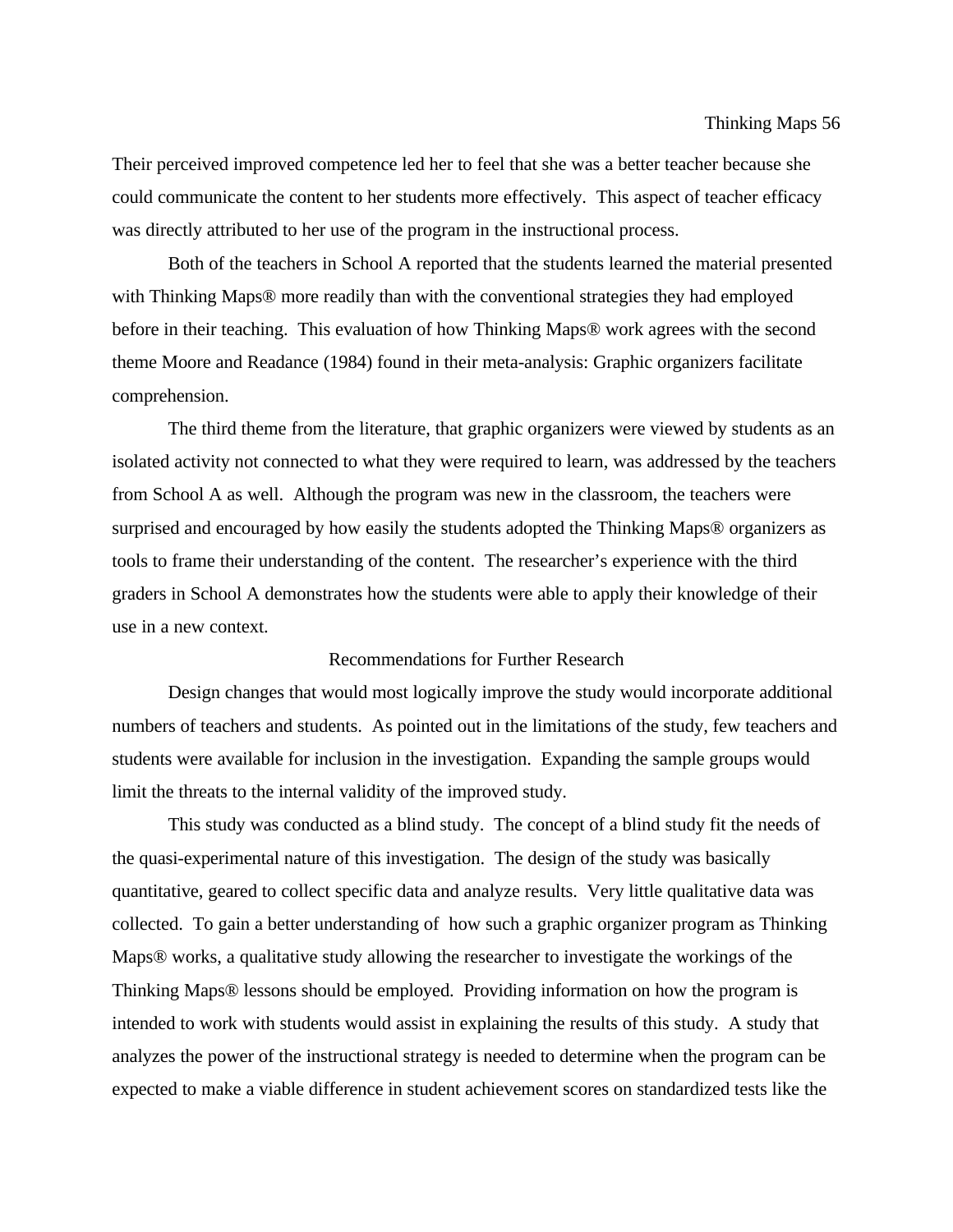# Stanford Achievement Test.

A case study format could be used to describe how the program affects the individual student. This type of study would enable the researcher to engage in a long-term investigation of the program and its impact on the classroom. The authors of Thinking Maps® believe that time is needed for the teacher and the students to become familiar with the use of the maps before the full potential of the program can be realized.

More time would help to build a data base of information about the program that the division's research department could assess to determine if the program was achieving the results desired. Collecting data on the numbers of teachers using the program, how many of the eight maps were used within the classroom, the frequency of map usage, and the quality of their usage would enable the division to make a better decision regarding expanding the program to other elementary schools. Examining such variable as how and when the students construct the maps, especially in situation where direct instruction in using the maps was not given, would be helpful in assessing their value. More investigation into how the students transfer their knowledge of map usage would be helpful in learning about how the maps function.

One area where this student transfer of knowledge concerning map usage occurred is connected to student writing. One of the teachers at School A reported that the students, without being instructed to do so, used the maps to organize their thinking prior to attempting to writing journal entries and essays required in class. The students selected the appropriate map to assist them in making sure they included the ideas they wanted to express in their writing. This action represents an acquired behavior that the teacher encouraged as a positive step to organizing their thinking; this is a desired outcome of the Thinking Maps® program. Since this aspect of Thinking Maps® usage is a valued outcome, it should be investigated in a future study.

As with most of the programs in schools designed to increase student achievement, it is difficult to construct a short-term experimental study that presents conclusive proof of improved achievement by finding significance between two groups of students. The research on graphic organizers is illustrative of how variant the findings can be. This study was designed to examine some of the independent variables that were reported as having mixed results in the literature. The findings of this study support those studies (Griffin, Malone, & Kameenui, 1995; Simmons,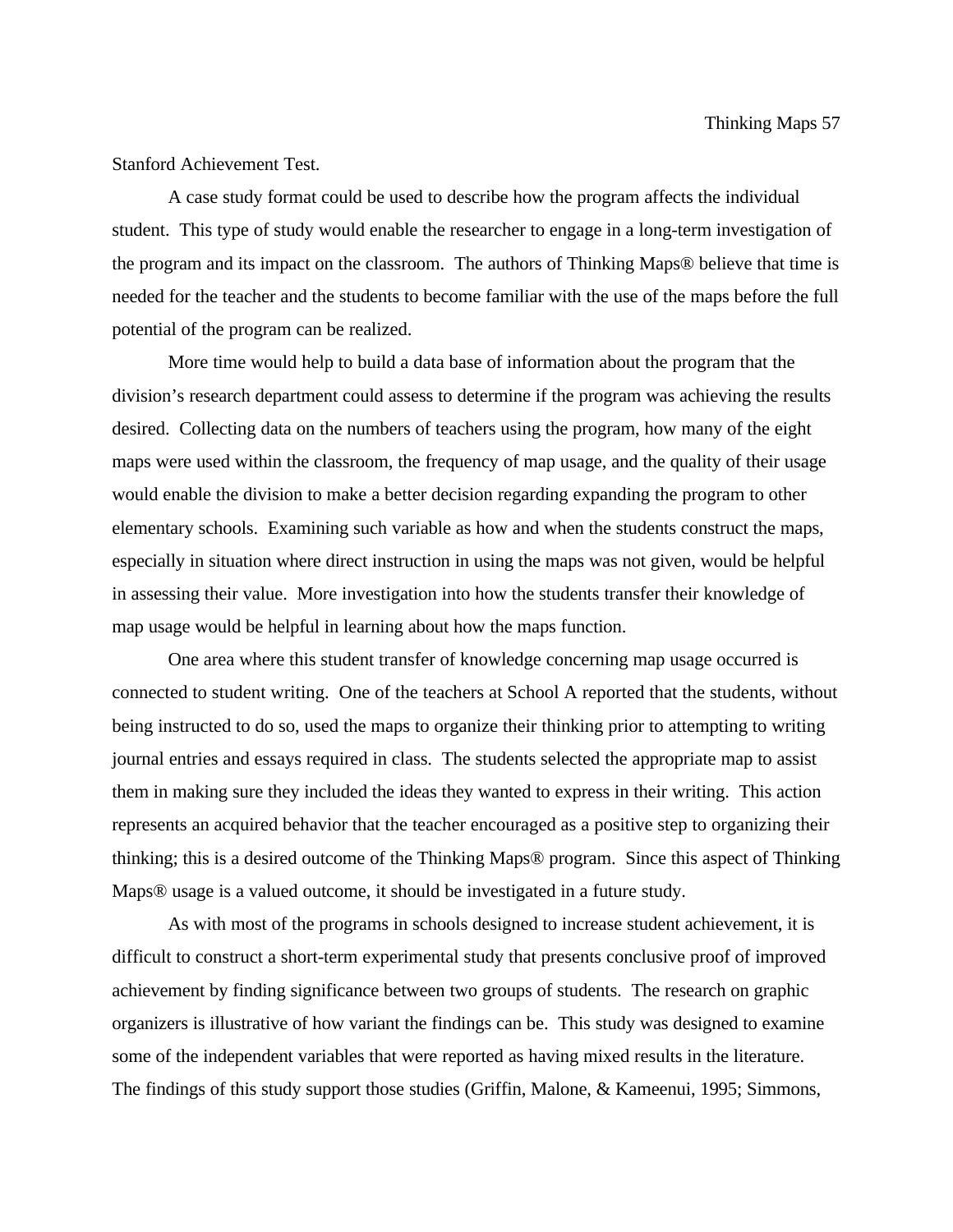Griffin, & Kameenui, 1998) that did not find that student performance was enhanced by the use of graphic organizers. Both of the studies cited above were also short-term studies (ten days and 17 days).

## Researcher's Recommendations

Based on the cost of approximately \$6000.00 per school to implement the program, is the program worth the investment? The answer is yes. The researcher believes that this program holds promise for three reasons. First, the opportunity to develop the common visual language that the authors of the Thinking Maps® program describe has the potential to transform the school curricula. This transformation will not be fully realized until all the teachers in the school become familiar with and use the program in their classrooms. Teachers engaged in sharing ideas on how to use the maps helps to forge better communication within the school. Increased positive communication leads to a more positive instructional climate for the entire school.

Second, the program is focused on teaching students how to organize their thinking. This critical skill is needed at all grade levels across the curriculum. The Thinking Maps® program provides students with a readily understandable visual tool that they can use for improving, applying and transferring their thinking directly to content knowledge. In this same school division, teachers at the high school are reporting that students taking advanced placement tests are using the maps prior to writing their essay exams. The students use the maps to organize the content of the questions so they can respond in a better organized format. These teachers attribute improved scores on the tests to student use of Thinking Maps®.

Third, Thinking Maps® and other graphic organizers appeal to the visual learner. Students in classrooms today, due to the increased opportunity of visual stimulus in their environment, respond to visual tools. Some researchers estimate that forty percent of the students are visual learners (Dunn, K. & Dunn, R, 1992). Many reading programs, like Scott-Foresman, incorporate graphic organizers and visual tools into their curricula to take advantage of the power of visual stimuli.

While this study did not find statistical significance in the quantitative analysis of the findings, the researcher believes that there is good evidence from the limited qualitative information gathered to continue to study the Thinking Maps® program before dismissing its